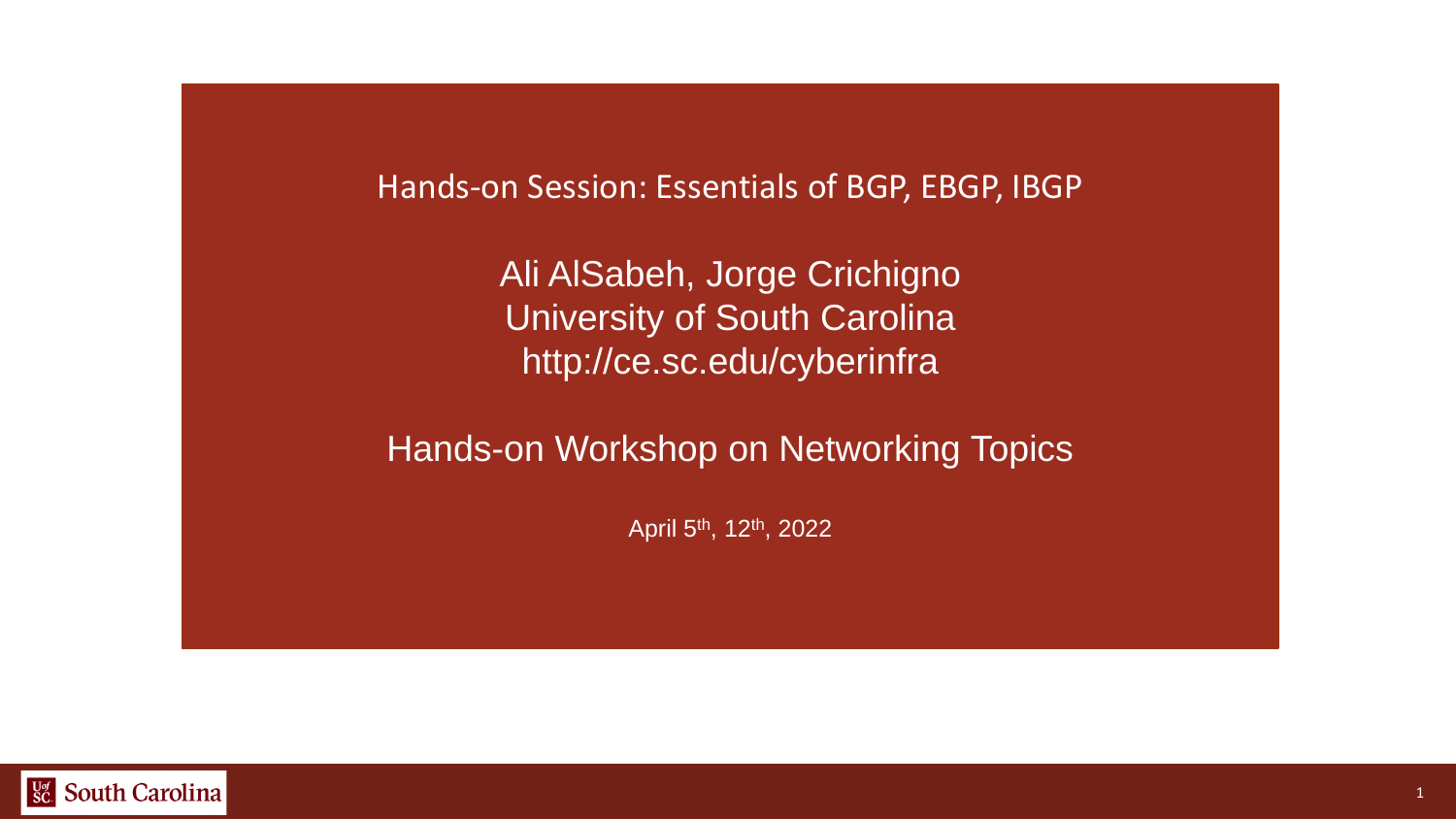### A Short Overview of BGP

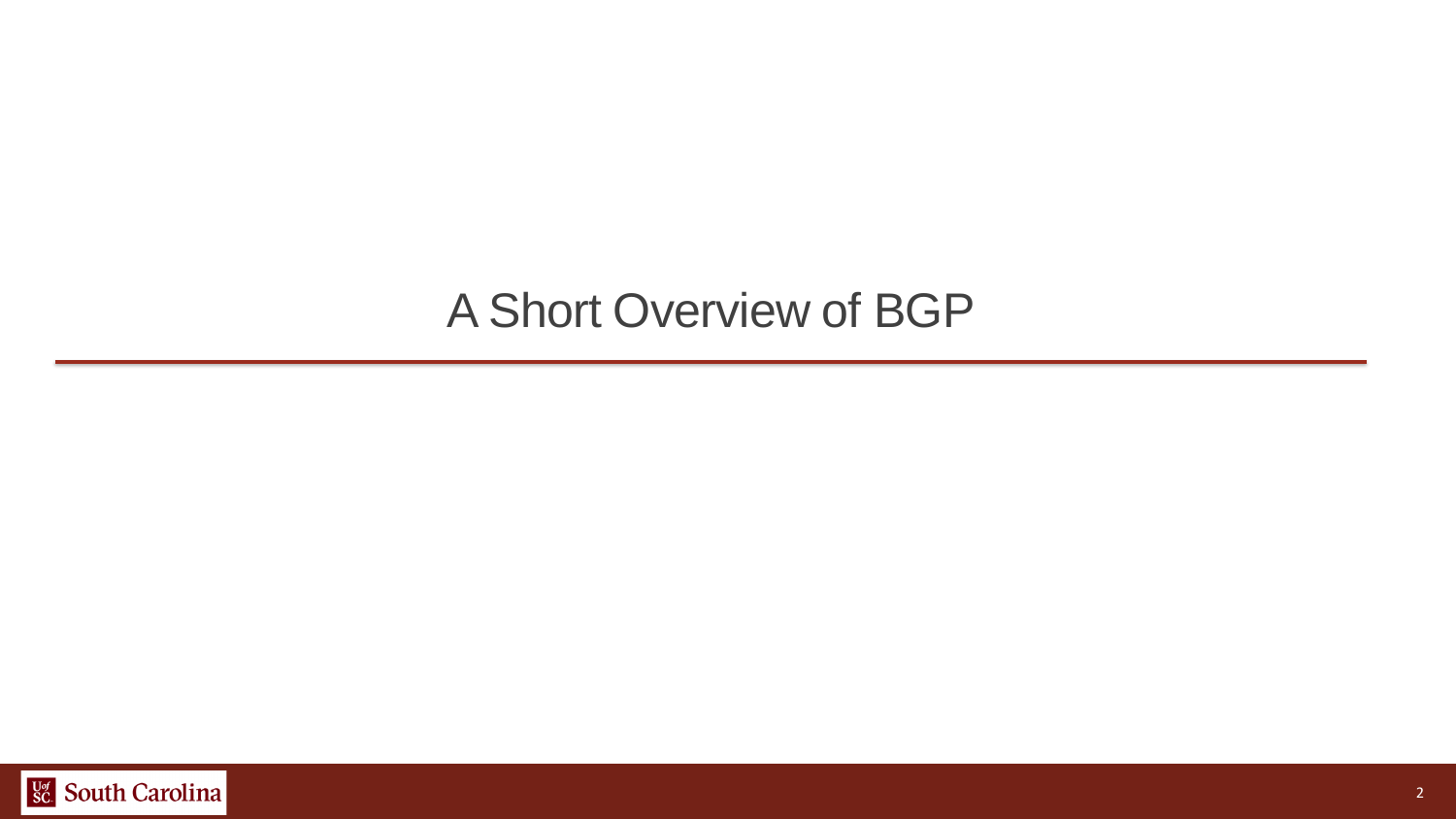### BGP – Best Path

- 1. Prefer the path with **highest weight** (configured locally; set to 0 (default) for routes not originated by the router)
- 2. If weights are the same, prefer the path with **highest local preference** (set to 100 by default)
- 3. If the local preferences are the same, prefer the **path that was originated by BGP running on the router or redistributed from an Interior Gateway Protocol (IGP)**
- 4. If no route was originated, prefer the path with the **shortest AS\_PATH**
- 5. If the paths have the same AS\_PATH length, prefer the path with the **lowest origin type** (IGP is lower than Exterior Gateway Protocol (EGP), and EGP is lower than Incomplete)
- 6. If the origin codes are the same, prefer the path with the **lowest MED attribute** (set to 0 by default)
- 7. If the paths have the same MED, prefer the **External path (EBGP) over the Internal path (IBGP)**
- 8. If the paths are still the same, prefer the path through the **closest IGP neighbor (lowest IGP metric)**
- 9. If both paths are external, prefer the path that was **received first (oldest one)**
- 10.If the paths are still the same, prefer the path from the **BGP router with the lowest router ID**
- 11.If the router ID is the same for multiple paths, prefer the path with the **lowest IP address**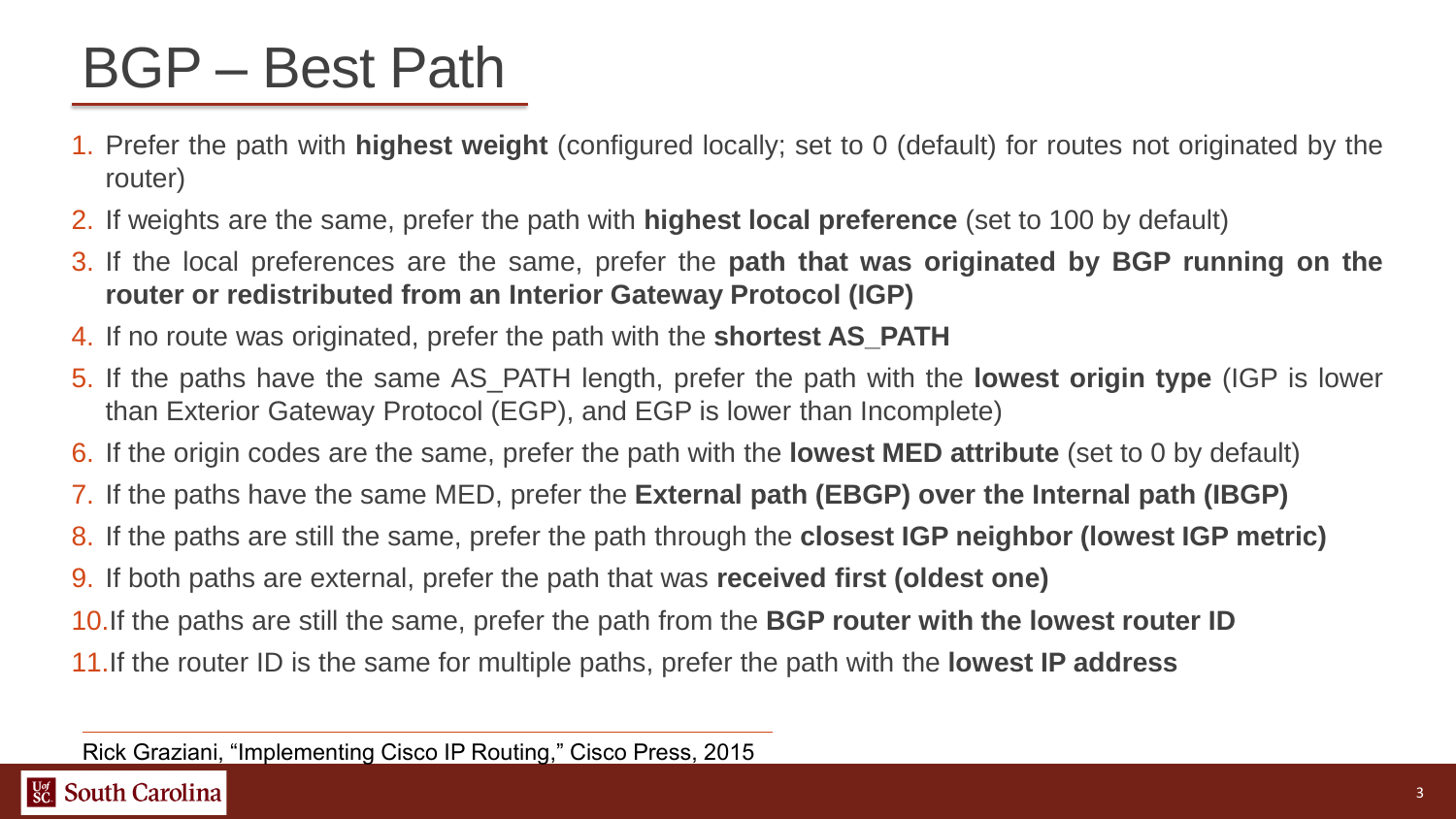## BGP – Best Path

- Without route manipulation, the most common reason for path selection is Step 4
	- ➢ If no route was originated, prefer the path with the **shortest AS\_PATH**
- If multiple paths have the same number of autonomous systems to traverse, the second most common decision point is Step 7
	- ➢ If the paths have the same MED, prefer **EBGP over IBGP**
- If a network administrator does not like the path with fewest ASes, he/she can manipulate weight or local preference to change which outbound path BGP selects

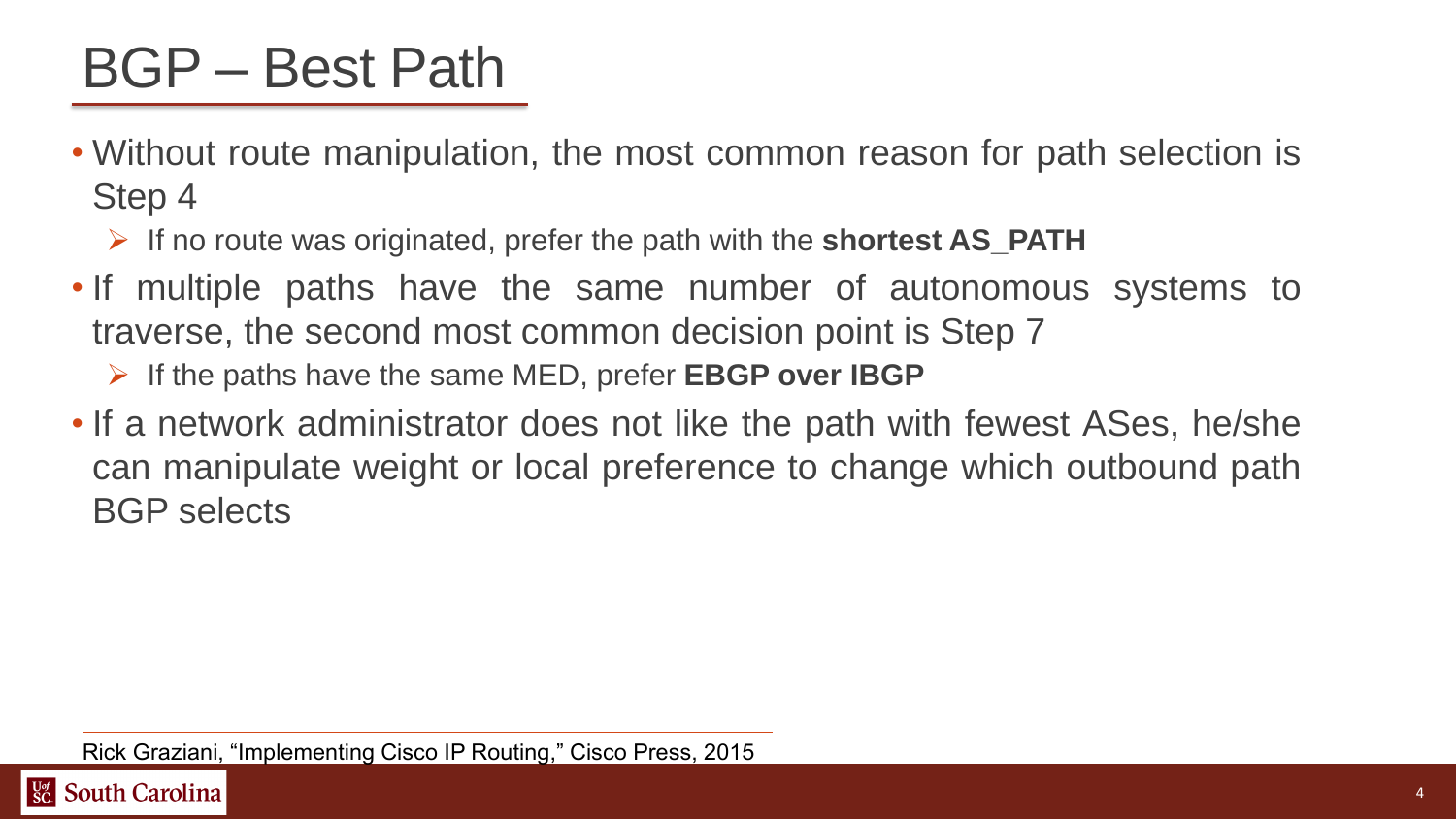# The Local Preference Attribute

- Indicates to routers in the AS which path is preferred *to exit the AS* (higher is better)
- AS 64520 receives updates about network 172.16.0.0 from two directions:
	- $\triangleright$  via AS 65500 (65500, 65350)
	- ➢ via AS 65000 (65000, 65250, 65350)
- Local preference:
	- ➢ On Router A for network 172.16.0.0 is 200
	- ➢ On Router B for network 172.16.0.0 is 150
- Local preference information is exchanged within AS 64520 via IBGP
- All traffic in AS 64520 addressed to network 172.16.0.0 is sent to Router A as an exit point from AS 64520

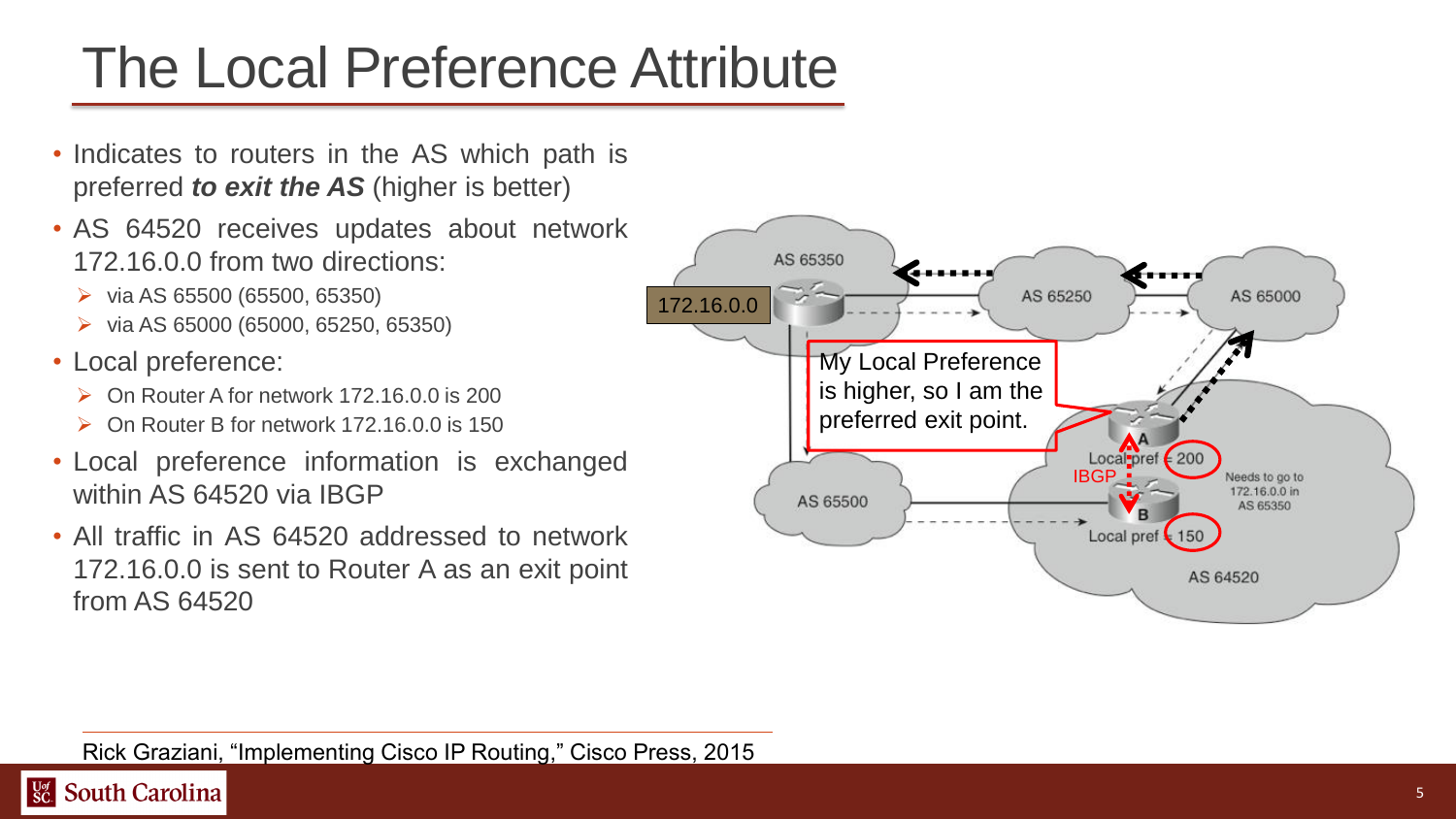## The Med Attribute

- Indicates to external neighbors the preferred path *into* an AS
- By default, a router compares the MED only for paths from neighbors in the **same AS**. Lowest Wins!
- MED is sent to EBGP peers:
	- $\triangleright$  Those routers propagate the MED within their AS
	- $\triangleright$  But do not pass it on to the next AS



#### Rick Graziani, "Implementing Cisco IP Routing," Cisco Press, 2015

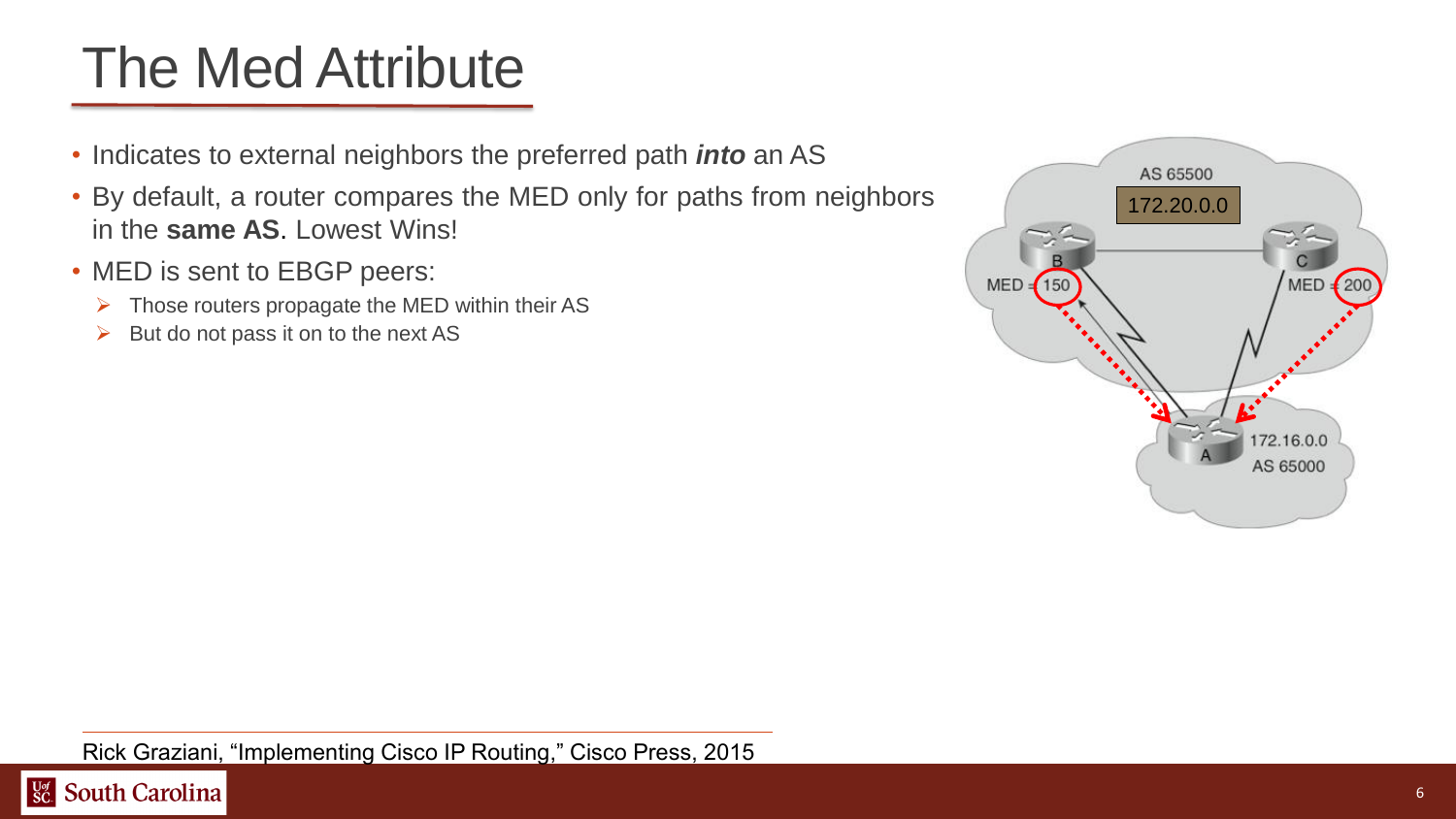### Configuring IBGP and EBGP Sessions, Local Preference, and MED

Lab activities are described in Lab 8, BGP Lab Series

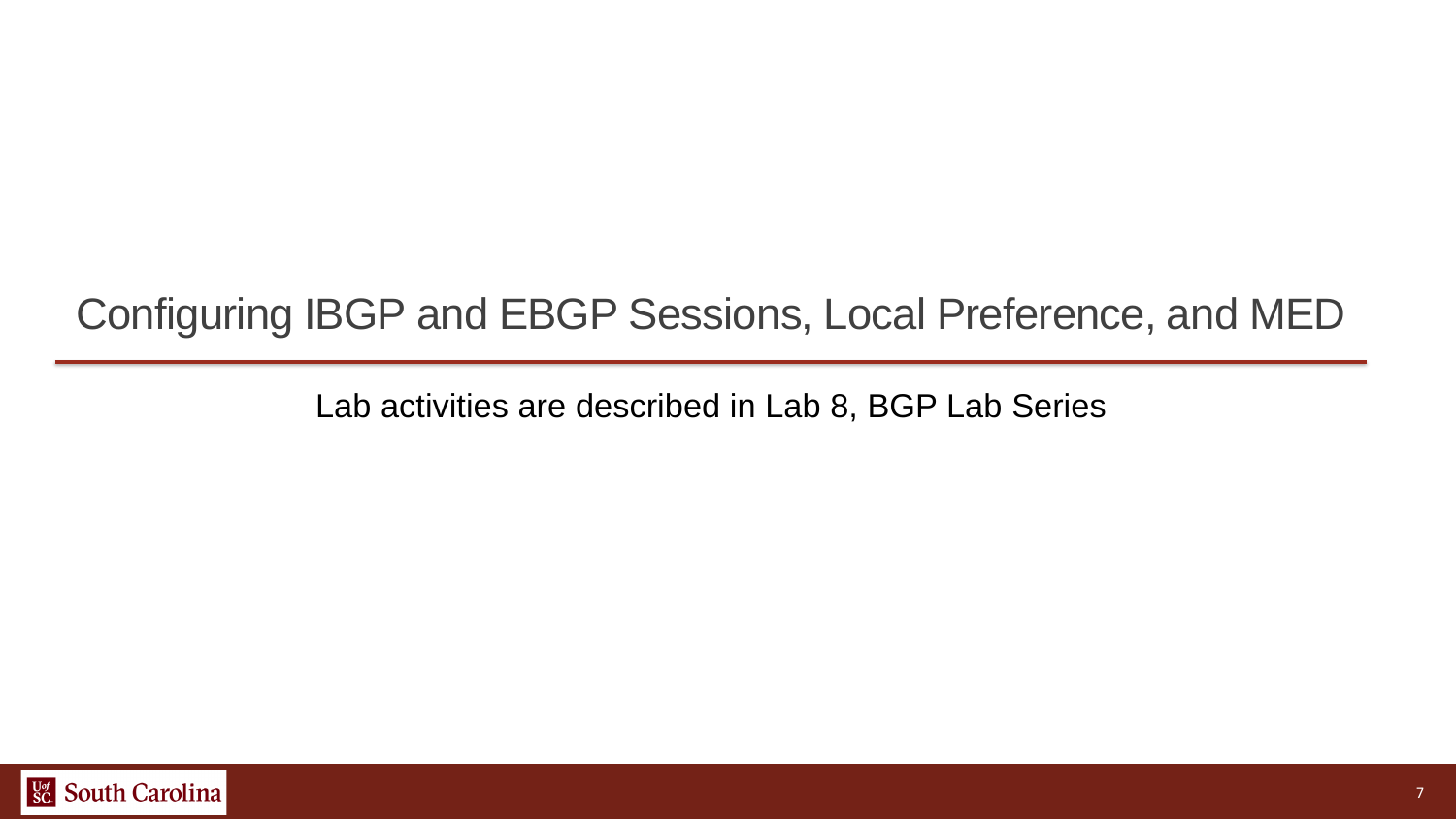- Configure IBGP within AS 200
- Configure EBGP between AS 100 and AS 200
- Configure LOCAL\_PREF and MED attributes to favor the primary link over the secondary one

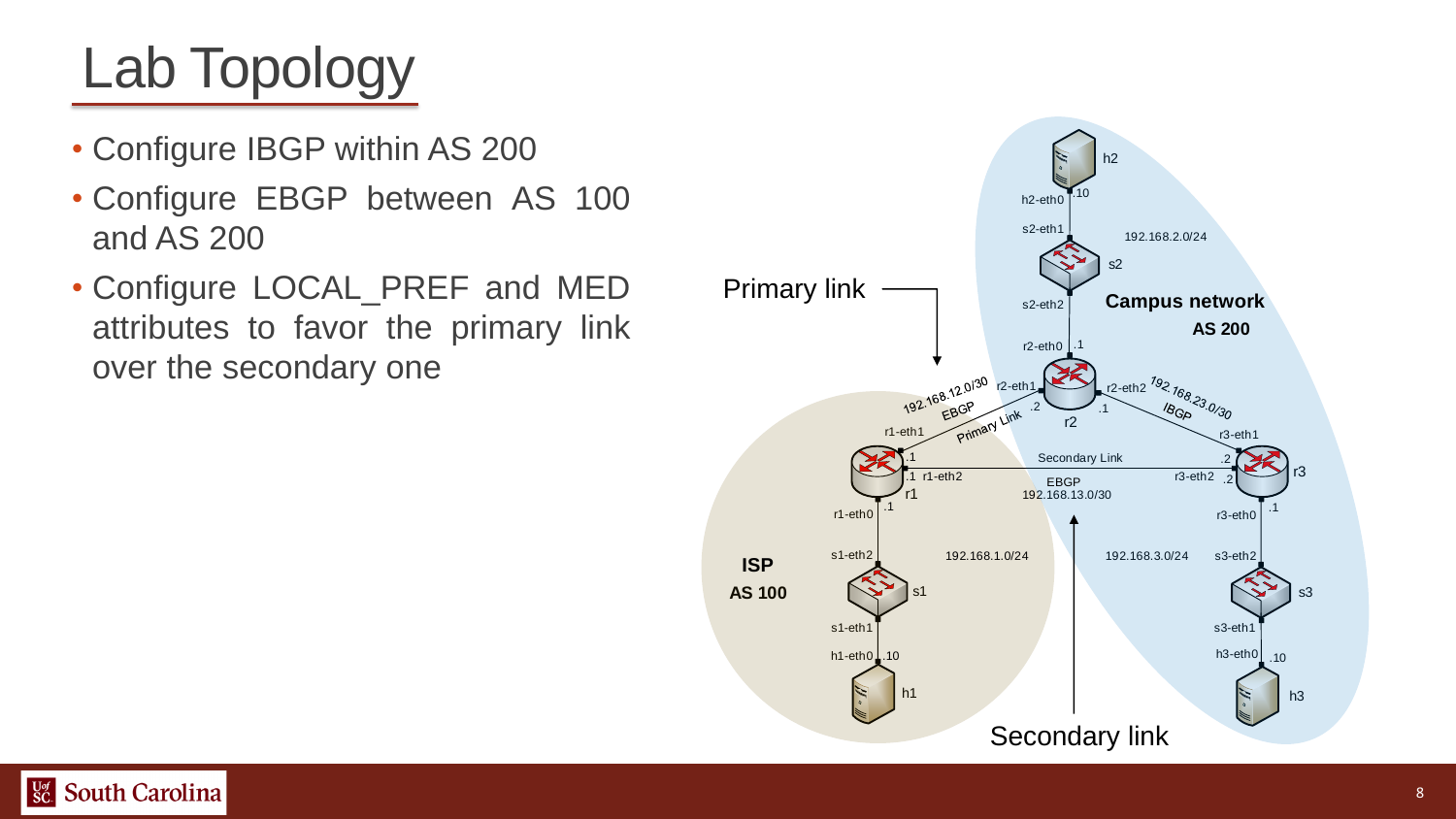- Local\_PREF attribute configuration on routers r2 and r3
	- Configure a route-map
	- Set the LOCAL\_PREF attribute
	- Assign the route-map to the BGP neighbor

| х                              | "Host: r2"                                                           | $-7x$ |  |  |  |
|--------------------------------|----------------------------------------------------------------------|-------|--|--|--|
| frr-pc# configure terminal     |                                                                      |       |  |  |  |
|                                | frr-pc(config)# route-map primary_in permit 10                       |       |  |  |  |
|                                | frr-pc(config-route-map)# set local-preference 150                   |       |  |  |  |
| frr-pc(config-route-map)# exit |                                                                      |       |  |  |  |
| frr-pc(config)# router bgp 200 |                                                                      |       |  |  |  |
|                                | frr-pc(config-router)# neighbor 192.168.12.1 route-map primary in in |       |  |  |  |
| $frr$ -pc(config-router)#      |                                                                      |       |  |  |  |
|                                |                                                                      |       |  |  |  |

| "Host: r3"                                                                                                                                                                                                                                                                                                       | $-7x$ |
|------------------------------------------------------------------------------------------------------------------------------------------------------------------------------------------------------------------------------------------------------------------------------------------------------------------|-------|
| frr-pc# configure terminal<br>frr-pc(config)# route-map secondary_in permit 10<br>frr-pc(config-route-map)# set local-preference 125<br>frr-pc(config-route-map)# exit<br>frr-pc(config)# router bgp 200<br>frr-pc(config-router)# neighbor 192.168.13.1 route-map secondary in in<br>frr-pc(config-router)# end |       |



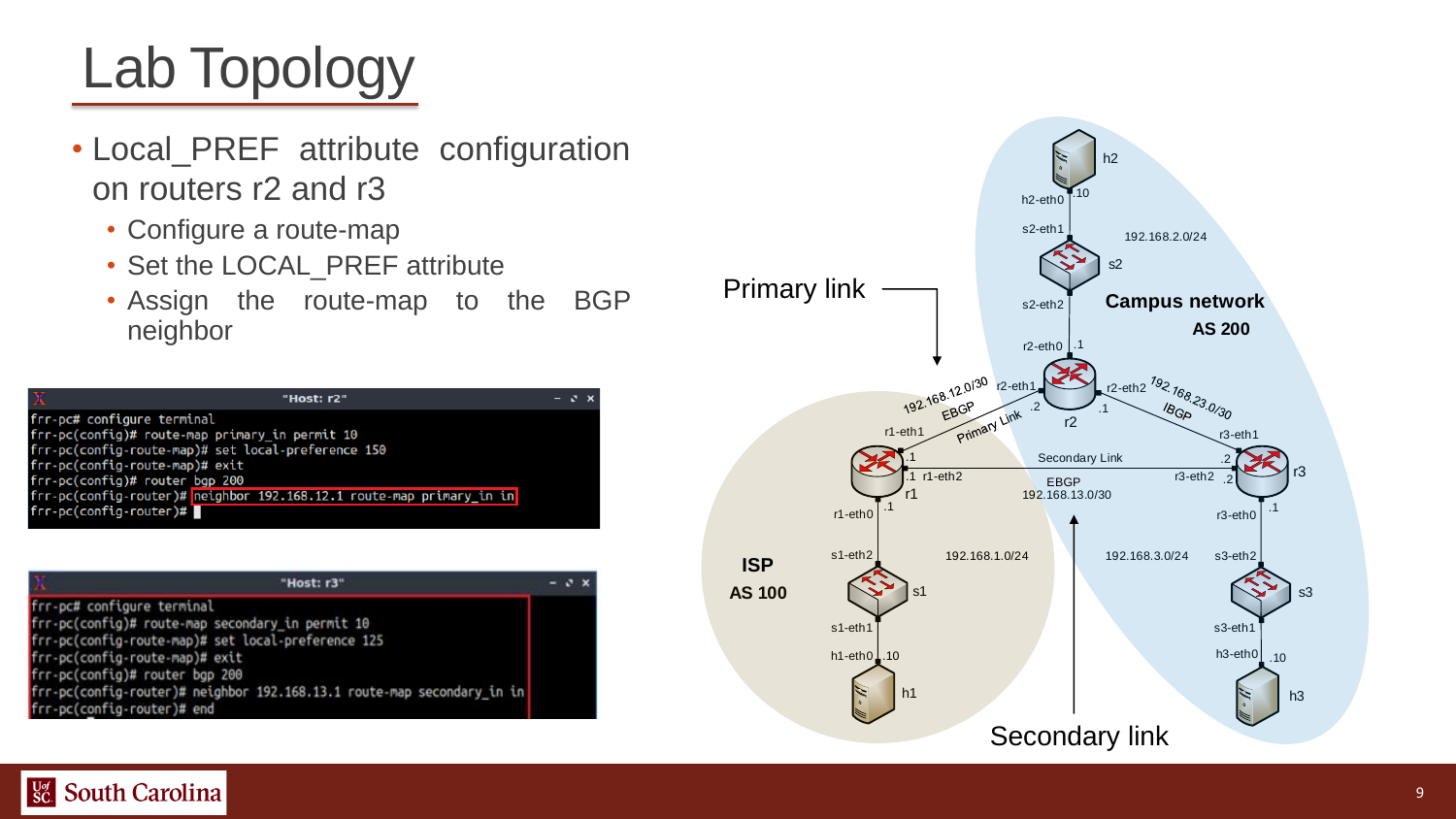• BGP table of router r3 after configuring the LOCAL\_PREF attribute

| frr-pc# show ip bgp<br>BGP table version is 6, local router ID is 3.3.3.3, vrf id $0$ |                                               |                           |                  |             |  |  |
|---------------------------------------------------------------------------------------|-----------------------------------------------|---------------------------|------------------|-------------|--|--|
|                                                                                       |                                               |                           |                  |             |  |  |
|                                                                                       |                                               |                           |                  |             |  |  |
|                                                                                       | Default local pref 100, local AS 200          |                           |                  |             |  |  |
| Status codes: s suppressed, d damped, h history, * valid, > best, = multipath,        |                                               |                           |                  |             |  |  |
|                                                                                       | i internal, r RIB-failure, S Stale, R Removed |                           |                  |             |  |  |
| Nexthop codes: @NNN nexthop's vrf id, < announce-nh-self                              |                                               |                           |                  |             |  |  |
| Origin codes: i - IGP, e - EGP, ? - incomplete                                        |                                               |                           |                  |             |  |  |
|                                                                                       |                                               |                           |                  |             |  |  |
| Network Next Hop                                                                      |                                               | Metric LocPrf Weight Path |                  |             |  |  |
| $*$ > i192.168.1.0/24 192.168.12.1                                                    |                                               | Θ                         |                  | 150 0 100 i |  |  |
|                                                                                       | 192.168.13.1                                  |                           | $0$ 125 0 100 i  |             |  |  |
| *>i192.168.2.0/24   192.168.23.1                                                      |                                               | $\bullet$                 |                  | 100 0 i     |  |  |
| *> $192.168.3.0/24$ 0.0.0.0                                                           |                                               | $\Theta$                  | 32768 i          |             |  |  |
| *>i192.168.12.0/30 192.168.23.1                                                       |                                               |                           | $0 \t 100 \t 0i$ |             |  |  |
| *> $192.168.13.0/30$ 0.0.0.0                                                          |                                               | $\Theta$                  |                  | 32768 i     |  |  |
|                                                                                       |                                               |                           |                  |             |  |  |
| Displayed 5 routes and 6 total paths                                                  |                                               |                           |                  |             |  |  |
| frr-pc#                                                                               |                                               |                           |                  |             |  |  |



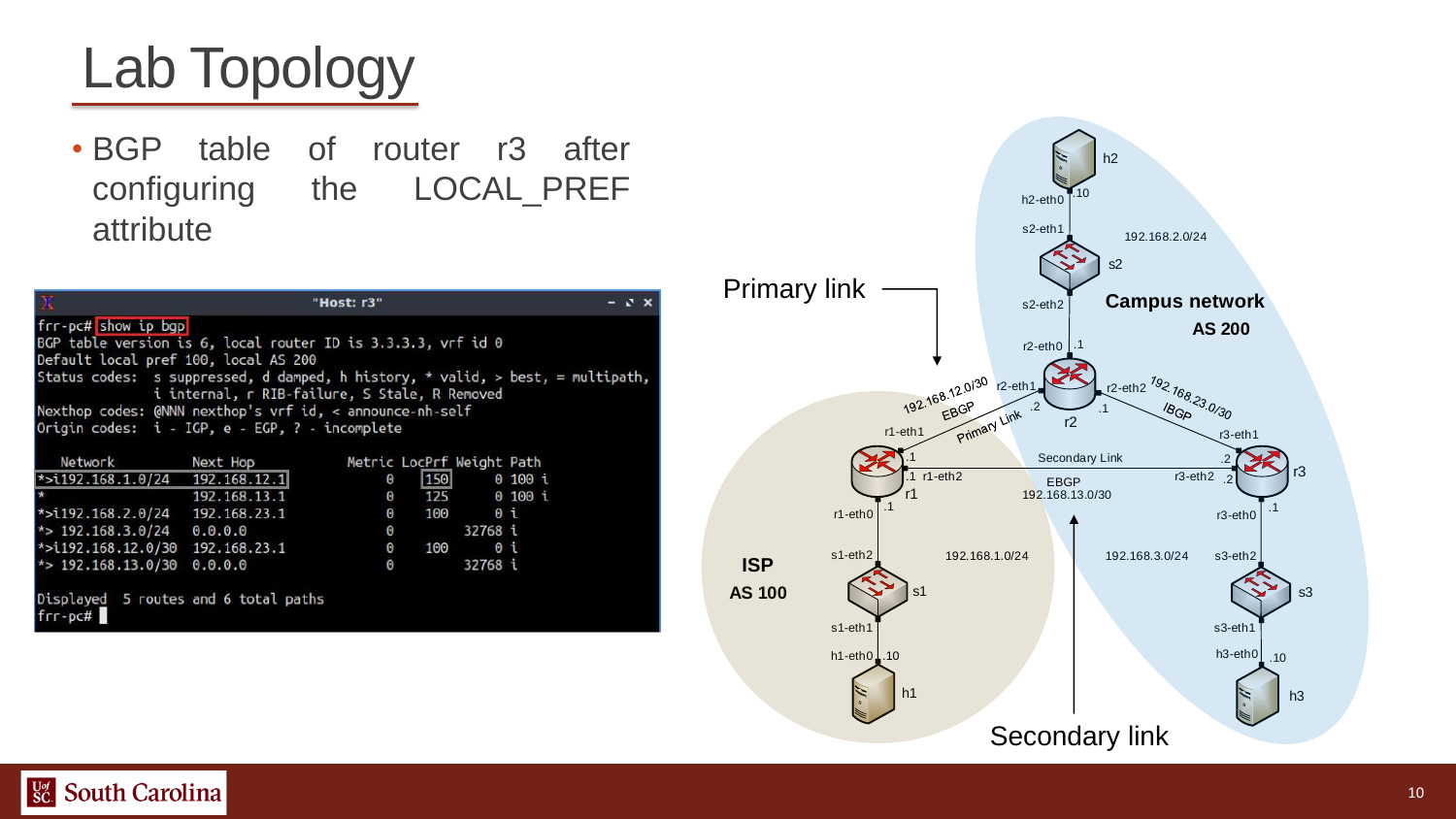- MED attribute configuration on routers r2 and r3
	- Configure a route-map
	- Set the MED attribute
	- Assign the route-map to the BGP neighbor

| "Host: r2"                                                                 | $-7x$ |  |  |  |  |
|----------------------------------------------------------------------------|-------|--|--|--|--|
| frr-pc# configure terminal                                                 |       |  |  |  |  |
| frr-pc(config)# route-map primary_med_out permit 10                        |       |  |  |  |  |
| frr-pc(config-route-map)# set metric 50                                    |       |  |  |  |  |
| frr-pc(config-route-map)# exit                                             |       |  |  |  |  |
| frr-pc(config)# router bgp 200                                             |       |  |  |  |  |
| frr-pc(config-router)# neighbor 192.168.12.1 route-map primary_med_out out |       |  |  |  |  |
| $frr$ -pc(config-router)#                                                  |       |  |  |  |  |
|                                                                            |       |  |  |  |  |

|                                            | "Host: r3"                                                                   | $-7x$ |
|--------------------------------------------|------------------------------------------------------------------------------|-------|
| frr-pc# configure terminal                 |                                                                              |       |
|                                            | frr-pc(config)# route-map secondary_med_out permit 10                        |       |
| $frr$ -pc(config-route-map)# set metric 75 |                                                                              |       |
| frr-pc(config-route-map)# exit             |                                                                              |       |
| frr-pc(config)# router bgp 200             |                                                                              |       |
|                                            | frr-pc(config-router)# neighbor 192.168.13.1 route-map secondary_med_out out |       |
| frr-pc(config-router)# end                 |                                                                              |       |
| frr-pc#                                    |                                                                              |       |